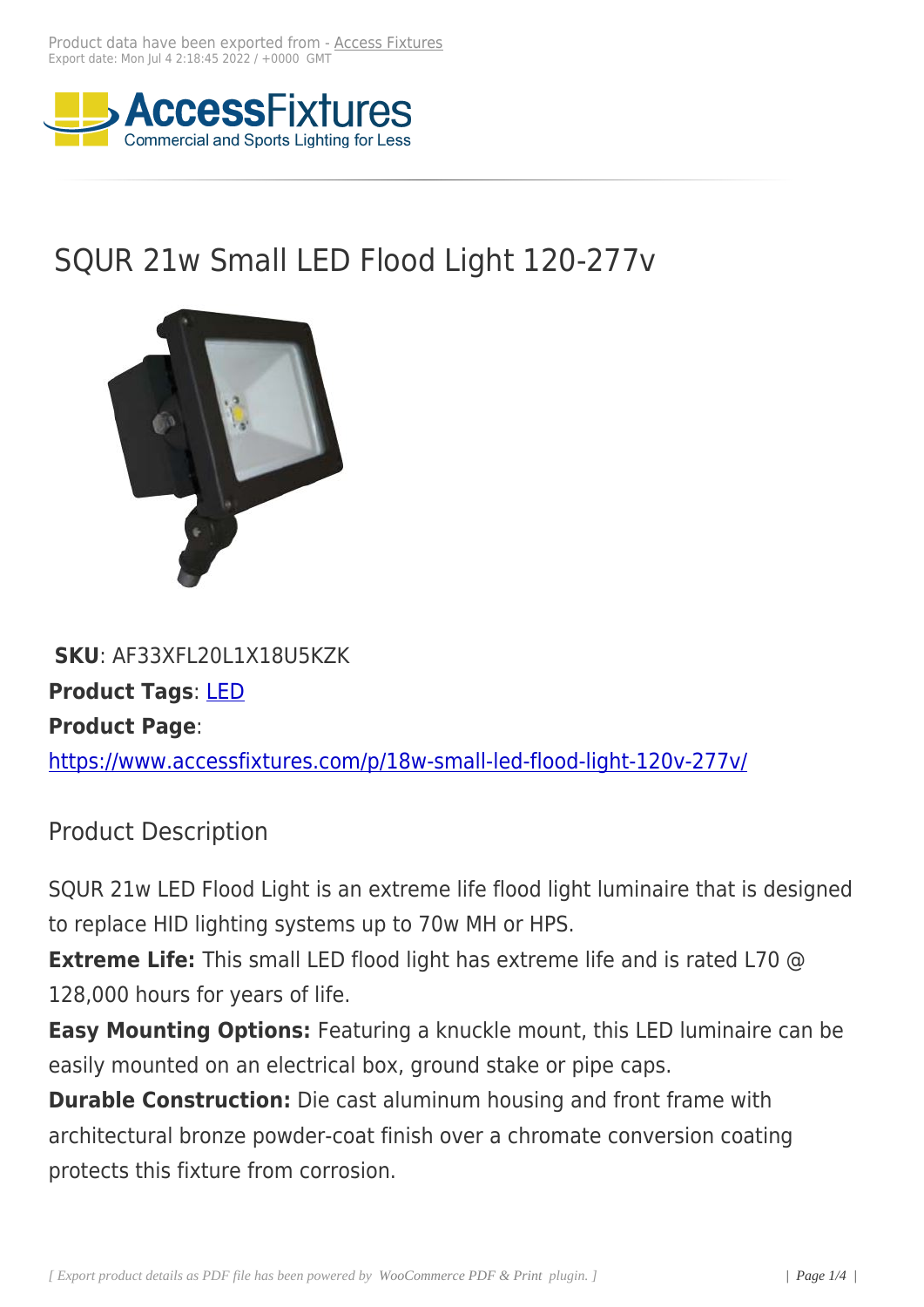Other Features:

- 21 system watts - Dimmable 0-10v - 120v-277v - Integrated heat sink

technology - 1/2" NPS Knuckle mount - 80 CRI - Up to 2,324 lumens - IP66 rated Options:

- Choice of 4K or 5K - Choice of photocell - Glare shield available - Ground stake mounting hardware available - Bronze or Custom RAL color Access Fixtures 5-Year Warranty

All Access Fixtures products come with a 5-year warranty. If your product is found to have a manufacturing defect, we will replace components, the entire product, or issue a refund. We stand behind the quality of our products. Our customer service team, located in Worcester, MA, is happy to address any questions, comments, or concerns you may have. Please give us a call at 800-468-9925. Please view Access Fixtures' return policy. Need a Photometric Analysis for Your SQUR 21w Small LED Flood Light Project?

A photo[metric analysis](https://www.accessfixtures.com/return-policy/) creates a computer simulation of a particular project. No matter what you are lighting, a photometric analysis is an easy way to quantify light levels before purchasing. When a report is generated, a lighting specialist will walk you through it so you know exactly what you will be receiving. Photometrics include average and minimum footcandles, uniformity ratios, spacing, light trespass info, and more. Plus, the cost of the study is refunded back to you when you purchase the fixtures. Call us at 800-468-9925 for more information about ordering a photometric analysis for your project.

Ready to Order SQUR 21w Small LED Flood Light or Speak to a Lighting Specialist? You can place your order online, here. Or, if you want additional information, give us a call at 800-468-9925. Does your project require multiple fixtures? Ask us about quantity discounts. Our team of friendly expert lighting specialists are available to provide what you need to purchase fixtures and illuminate your project with confidence.

## Product Attributes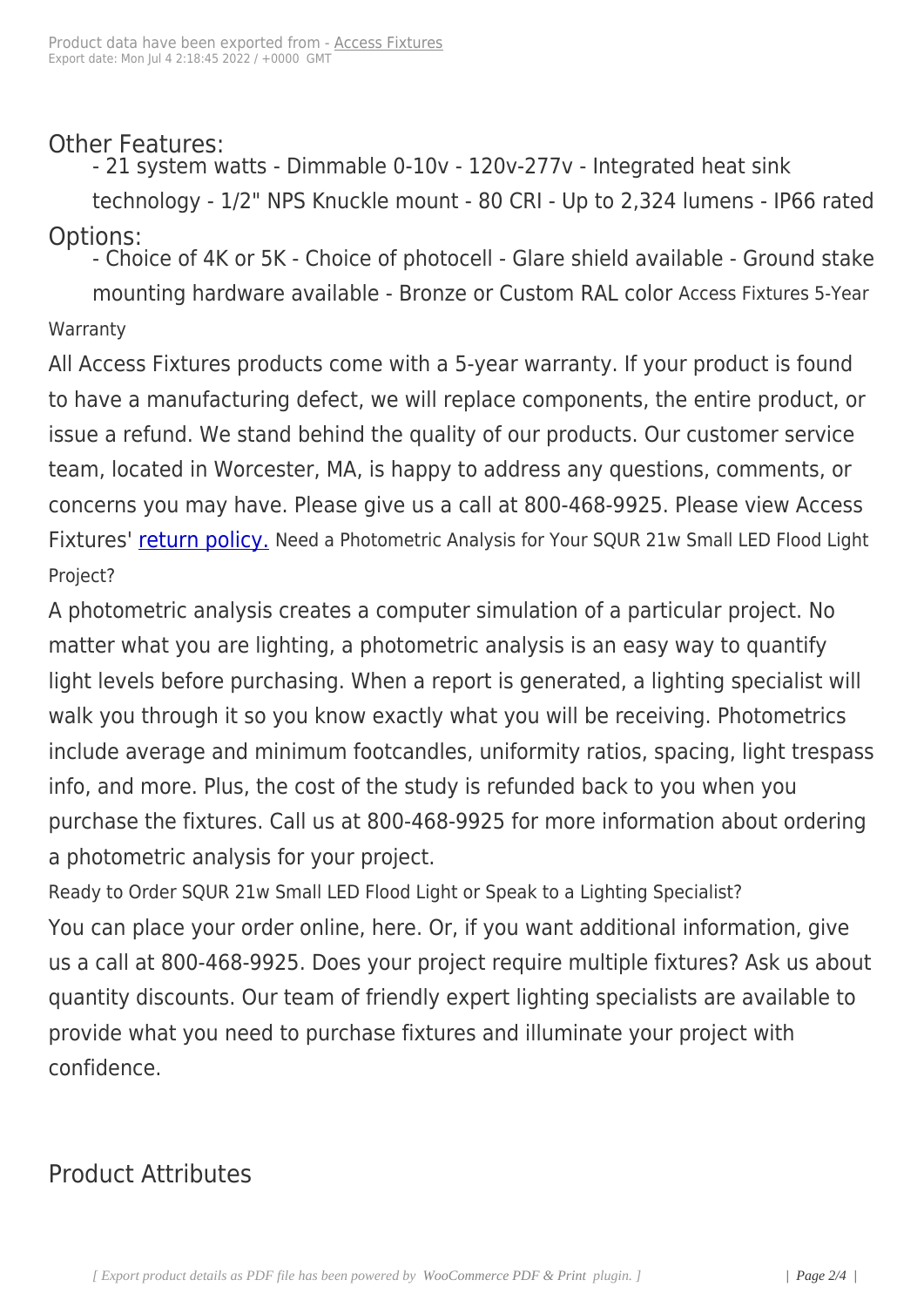- Dimensions: 5.25 & times; 6.75 & times; 4.375 in
- Weight: 6 lbs
- Available Finishes: Bronze
- Light Source: 4000K Cool White, 5000K Bright White
- Ballast/Driver: Electronic 50/60 Hz
- Color Rendering Index (CRI): 80+

- Housing: Die cast aluminum housing with architectural bronze powdercoat finish over chromate conversion coating.

- System Watts: 21

- Lens: Clear tempered glass lens
- Light Source Included: Lamp is included.
- Light Source Lumens: 1584

- Listings: CSA: Listed for wet locations, LM-79 report available on select models

- Mounting: 1/2" NPS adjustable threaded knuckle (included). Optional ground stake mount or pole top fitter mount also available.

- Reflector: Aluminum Reflector
- Voltage: 120-277v
- Warranty: 5-Year Limited Warranty
- Product Family: SQUR
- Availability: Typically ships in 2-4 weeks
- Rated Life: 128,000 hours

Product Gallery